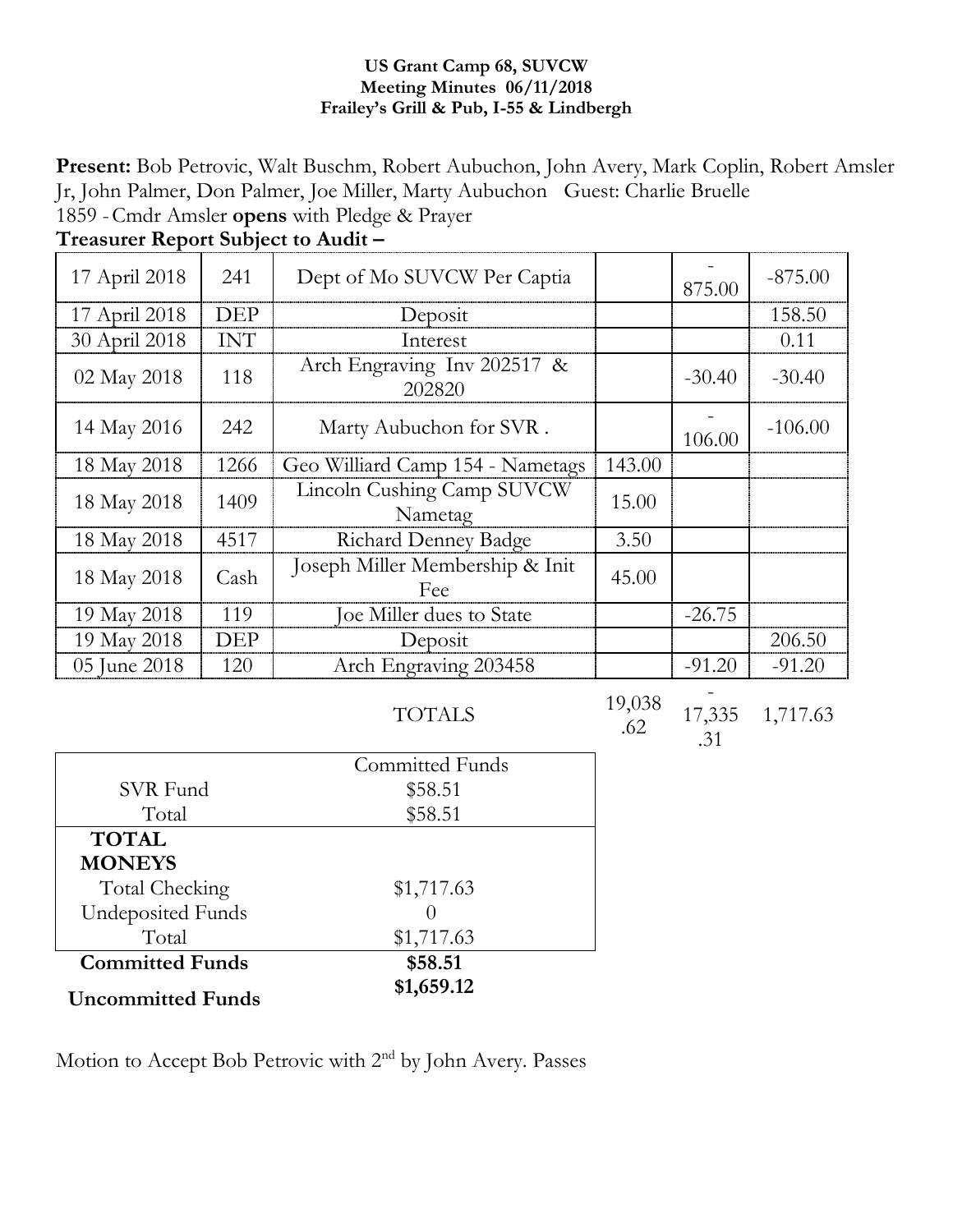#### **Secretary Report & May Minutes –**

- 1. I will not be there so someone needs to take minutes. Ok, I fibbed
- 2. I recommend that we pay a small amount to Steve Allen's cannon for powder use to help insure we keep getting cannon support. If we need to give a little to the bugler too, ok. I suggest \$25 each as a small honorarium.
- 3. John Palmer is receiving the SUVCW Scholarship. Given him a salute!
- 4. We received a 2018 EADS award. Ed Krieser still has ribbon.
- 5. Joe Miller's dues forward to department
- 6. Walt attended Memorial Day and handed out about 125 flyers advertising our event afterwards. He also sent out an e-mail to over 200 people advertising the event.
- 7. We now have an e-mail list of over 200 people and about 10 news agencies that I can send out advising them of our events. I know the Post-Dispatch responded to our e-mail and showed up.
- 8. 5/19/18 Walt meets with JB Asst Director again about Last Soldier Project. Received packet to fill out to try to get a last soldier marker.
- 9. 11/3/18 Genealogical Table with DUVCW at Mo Civil War Museum; also, probably have event at St Louis Soldier's Memorial as that is the grand opening day.

Motion to Accept Bob Petrovic with 2nd by Mark Coplin. Passes

#### **Commander's Report**

- 1. Send him Professor Cox e-mail
- 2. Memorial Day wish bigger. Thanked Confederates. Confederates turned over to him picture of Ollie Sappington turning over the Dept of Missouri original SV Charter.
- 3. Thanks to members for showing up on Memorial Day
- 4. Motion by Walt with second by John Avery to pay a per diem to Co M Artillery and 17<sup>th</sup> Mo Inf for participation in Memorial Day and to offer free camp membership to our bugler Marcus – Passes
- 5. July 21 Grant Remembrance Marty in charge of event. Walt may speak on various Orders No. 11
- 6. Bought a streamer holder, but discovered we already bought one so is returning it.

**Patriotic Instructor John Avery** – Presented a GAR flag to the group. Ceremony with picture taken dedicating the flag.

## **Dedication of the GAR Flag**

In light of the acquisition of a 48 star United States flag by John Avery, PDC, and having the letters "GAR" & "1866" in remembrance of the founding of the Civil War veterans' organization placed on it. We do hereby dedicate this flag.

In that the Keller GAR post #152 was the first GAR post that the US Grant Camp #68, SUVCW, dedicated and that it was a prominent post in the St. Louis area, this flag is dedicated in memory of those veterans who served to save our nation and to work for the good of the veterans, spouses and children, it is with humbleness and pride that we dedicate this flag.

The GAR flag will remain in the possession of John Avery, PDC, US Grant Camp #68, Sons of Union Veterans of the Civil War, but will be made available for GAR reenacting events.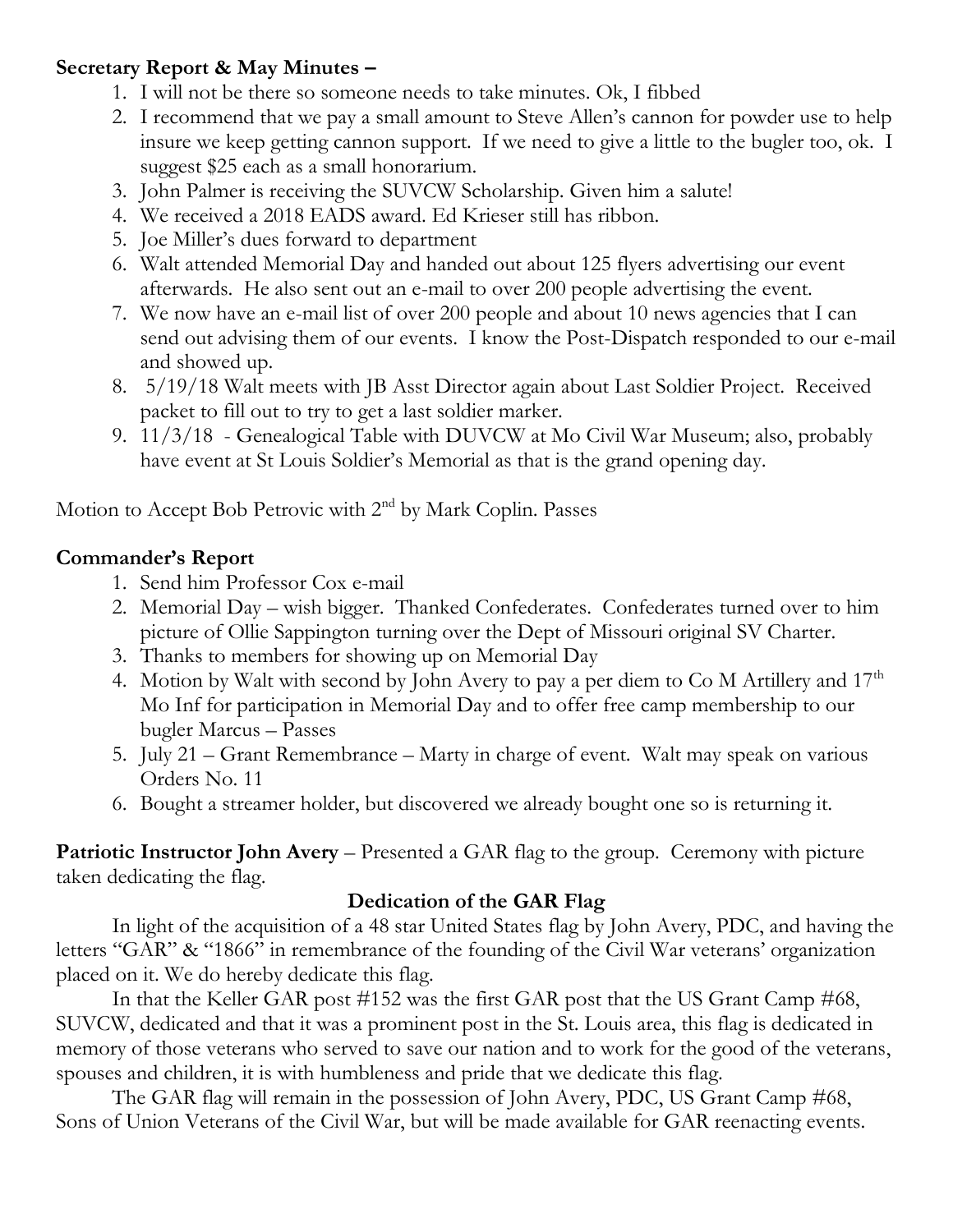**Senior Vice Commander** Bob Aubuchon: Nothing to report.

Bob Amsler: Do we need **a camp seal**. Talked about it in the past. Need Logo (Manybe Grant Pictured with Camp name – Passed discussion to July mtg.

**Department Meeting Update** – Marty, John Avery and Walt working on committee to establish a marker for the GAR encampment in 1887 in St. Louis.

**Christmas Party** brought up by Mark Coplin and some discussion. Question will be called as to where, when at July mtg.

Walt introduced **Charlie Bruille** to the group for those who did not know him. Says wants to try to get kids involved in SCV and SUV. No action, may come again.

## **Trivia**

- 1. Was the Colt Model 1851 Navy revolver a single action or double action weapon
- 2. In which state was Confederate General Leonidas Polk killed by a cannon ball? a. Mississippi b. Georgia c. Tennessee d. North Carolina
- 3. Approximately how much did the barrel of a standard mountain howitzer weigh>? a. 110 lbs b. 360 lbs c. 220 lbs d. 530 lbs
- 4. What were the last words of John Wilkes Booth?
- 5. Who was the last Confederate general to officially surrender?
- 6. Who invented the "wig-wag" system used by signal corps throughout the war? a. Samuel Morse b. Albert Myers c. John Gibbon d. Joseph Glokoski
- 7. How high was "High Bridge" which spanned the Appomattox and became the scene of a Battle in 1865.
	- a. 89 ft b. 101 ft c. 116 ft d. 126 ft
- 8. T or F Fewer than 1,000 officers from the old regular US Army would serve in the Union Army during the Civil War.
- 9. Who served as the US Army representative to the second inauguration of Abraham Lincoln?
	- a. William Rosencranz b. Ambrose Burnside c. Winfield Hancock d. Joseph Hooker
- 10.Who led the Confederates that held off the attack on Staunton River Birdge in 1864?

a. Benajmin Fairnholt Authur Bagby c. John Shorter d. William Bate Fun Fact – So great is my confidence in General Lee that I am willing to follow him blindfolded. – Thomas J. "Stonewall" Jackson

**Closed meeting** at 2016 by Cmdr Amsler with Prayer.

After the ceremony, we invited the manager of Frailey's Restaurant in and presented him with a plaque thanking the restaurant for providing us a room for free for five years.

# **Secretary's Report for June Meeting**

- 1. Mark Coplin out with eye surgery.
- 2. 8 monuments recorded in Arkansas, Tennessee and one at JB.